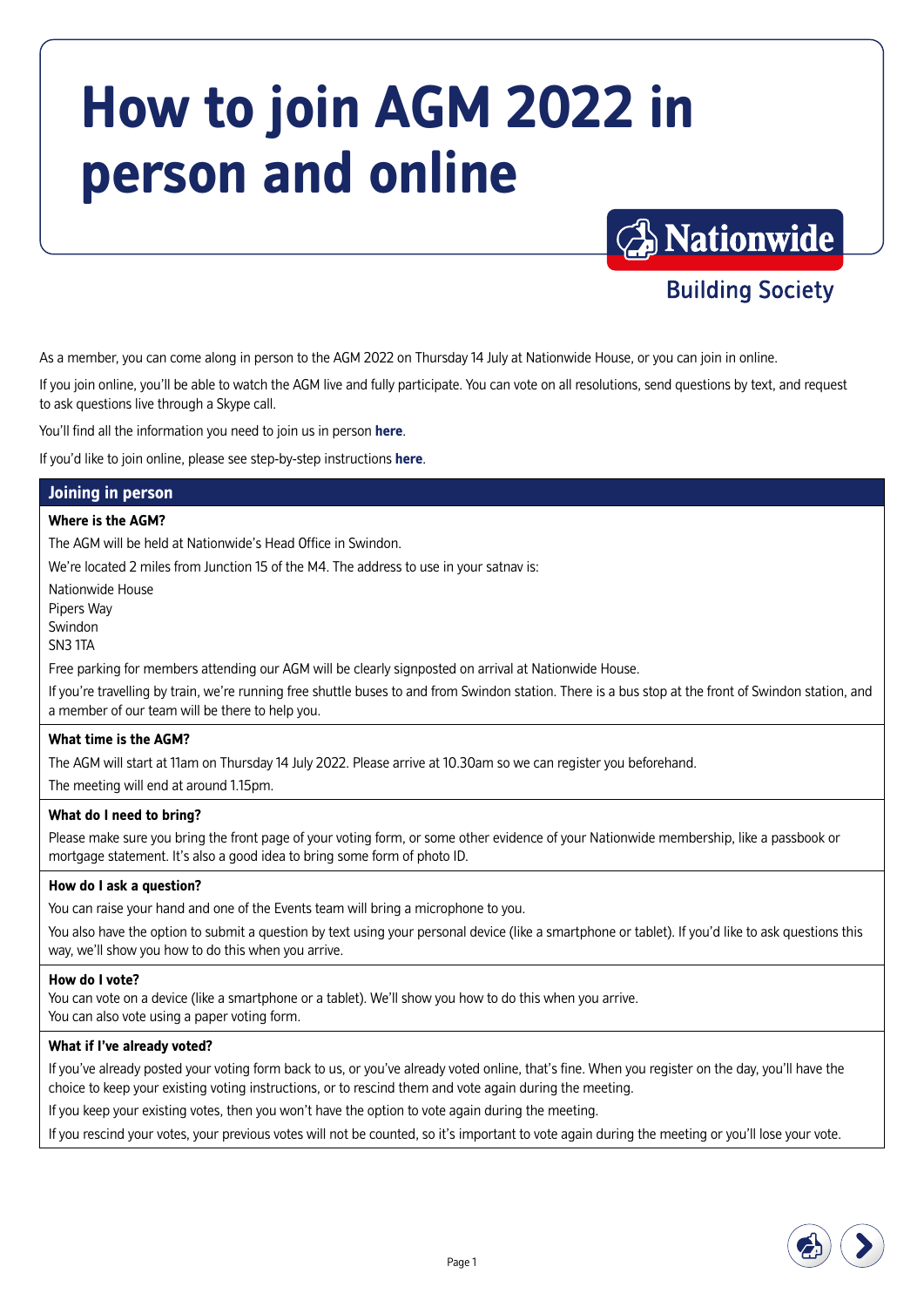#### **I have accessibility needs – will I be looked after?**

Nationwide House has wheelchair access and you can reserve disabled parking by emailing us at **[AGM.Response@nationwide.co.uk](mailto:AGM.Response%40nationwide.co.uk?subject=)**

A British Sign Language interpreter will be at the meeting. There is also an audio induction loop that's accessible throughout the entire seating area of the meeting.

You can also email us to let us know about any special requirements you have.

#### **Social distancing**

Following current COVID guidelines for England, this event will not be socially distanced. However, we'll provide hand sanitiser and respect members' wishes if they'd prefer to keep their distance from others within the building.

If you feel more comfortable, you'll be able to fully participate by joining the AGM online. You can vote on all resolutions, send questions by text, and request to ask questions live through a Skype call.

#### **Will there be any refreshments?**

Tea, coffee and water will be available before the meeting.

#### **I don't want to be filmed**

We'll be live streaming the AGM so that our members can attend and fully participate online.

If you don't want to be filmed, please let a member of the team know when you arrive so we can accommodate your request.

Just so you know, if after you've told us you don't want to be filmed you still raise your hand to ask a question you'll be filmed and broadcast live.

Remember you can ask questions by text using a device (like a smartphone or a tablet) if you prefer. We can show you how to do this when you arrive.

#### **Joining online**

#### **How do I join the AGM online?**

Please use this link: **[nationwide.co.uk/agmlive](http://nationwide.co.uk/agmlive)**

Enter meeting ID: **30131** 

You'll need to use your unique codes. You can find these in your paper voting pack or your AGM email.

It's your responsibility to make sure you have a working internet connection.

#### **What time is the AGM?**

The AGM will start at 11am on Thursday 14 July 2022. Please log in at 10.30am to make sure the live video stream has time to load. The meeting will end at around 1.15pm.

#### **I can't find my unique codes**

If you can't find your paper voting pack or your AGM email, click on **Don't know your security code**. Type in the meeting ID **30131** and your email address, then click **Submit**. If we've got your permission to use your email address for the AGM, we'll email you a link which will log you straight in.

If that doesn't work, one of our AGM team will help you log in – we'll put our contact details on **[nationwide.co.uk/AGM](http://nationwide.co.uk/AGM)** on the day of the AGM.

#### **Accessibility**

The live video stream of the AGM will have live captions. A sign language interpreter will also be at the meeting.

All documents uploaded to the AGM site are accessible.

The AGM site has been tested for web accessibility and is partially conformant with WCAG 2.0 level AA. Partially conformant means that some parts of the content do not fully conform to the accessibility standard. You can read the full accessibility statement here:

#### **<https://attend.cesjoinin.com/Accessibility>**

We'll put a video recording and a written transcript of the AGM on our website after the meeting.

#### **What is CESjoinIN?**

We're using the online platform CESjoinIN so you can fully participate in this year's AGM. It's provided by Civica Election Services (CES), who are our independent AGM Scrutineers.

CESjoinIN allows you to watch the AGM meeting live from our Head Office, as well as vote on all resolutions, send questions by text, and request to ask your question live using a Skype call.

To review CES's privacy policy please visit: **[https://attend.cesjoinin.com/Privacy](https://attend.cesjoinin.com/Privacy/Privacy)**

<span id="page-1-0"></span>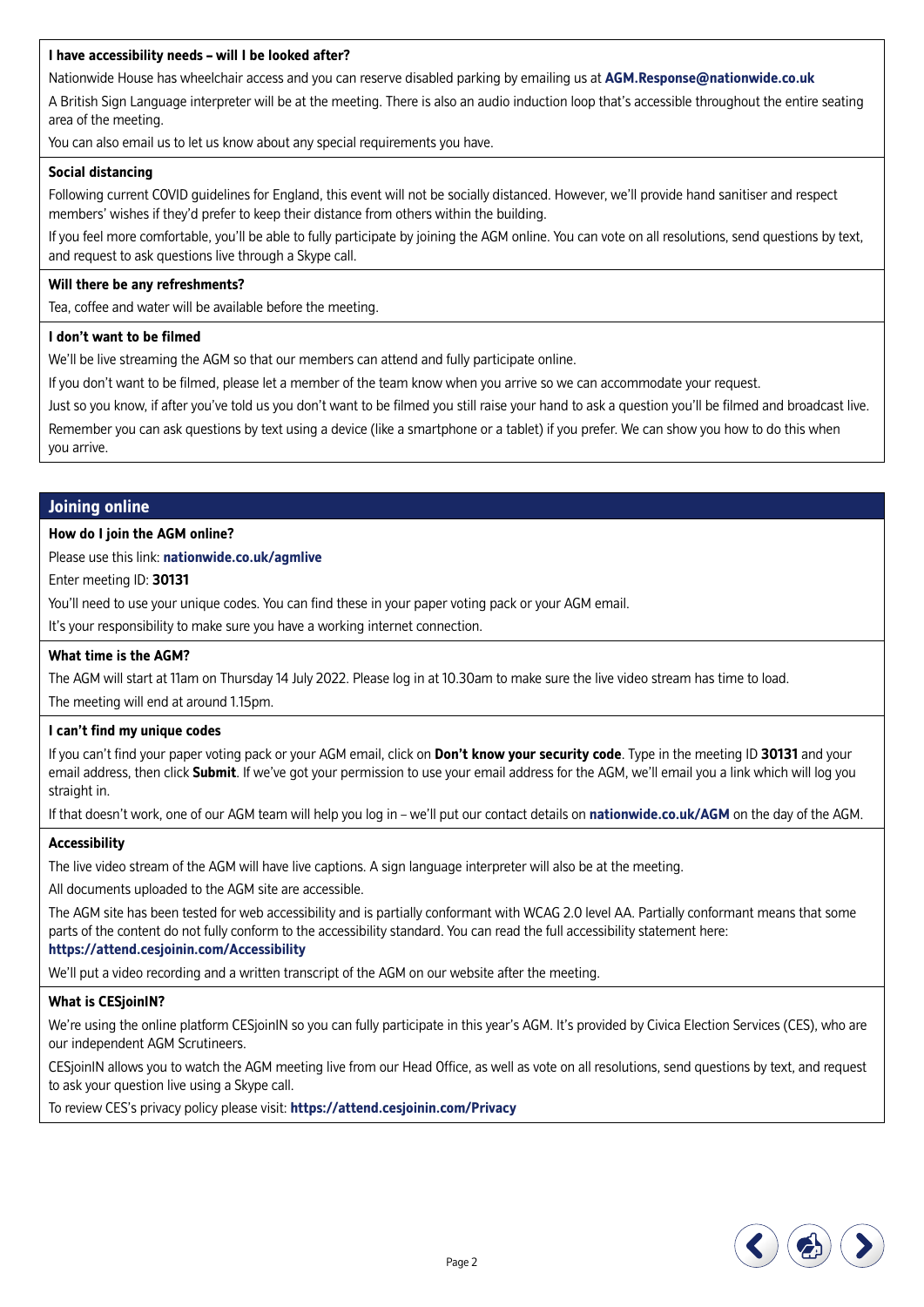# **Step-by-step instructions – how to participate in the AGM online**

# **CESjoinIN** Login **How do I join the AGM online?**  Meeting ID • Please use this link: **[nationwide.co.uk/agmlive](http://nationwide.co.uk/agmlive)** 30131 • Enter meeting ID: **30131** • You will need to use your unique codes. You can find these in your Your security code 1 paper voting pack or your AGM email. Then click **Join**. Your security code 2 The log-in screen looks like this: . . . . . . . . . . . Don't know your security code? Join Register as quest

#### **Once you've logged in**

Once you've logged into the AGM online, you'll be able to watch the live stream, ask questions and vote.

The screen will look like this: . . . . .

Use the menu bar on the left to move between voting, viewing our AGM documents and watching the live video stream. Use the chat button (speech bubble symbol) in the bottom right hand corner to ask your questions to our Board, either by typing your questions or requesting to speak to the Board live.



If you're using a smartphone or tablet, you'll see a message from us on your screen. Scroll right down to see the live video stream. Use the 3 bars icon in the top right hand corner to open the menu.

The screen will look like this: . . . . . . .

| <b>CIVICA</b>           |  |
|-------------------------|--|
| Welcome                 |  |
| <b>Documents</b>        |  |
| <b>显</b> Voting         |  |
| <b>LM</b> Results       |  |
| Max Video               |  |
| <b>Co</b> Leave Meeting |  |
|                         |  |

#### **Event Title**

CLIENT NAME + MEETING + DATE

**IWelcome Messagel** 

#### **VIDEO BROADCAST**

The video broadcast will start at the time of the meeting, if you do not see the live stream please refresh your browser and if you do not hear any audio please check your sound settings. If your browser bloc  $\bullet$ Privacy Policy | Help

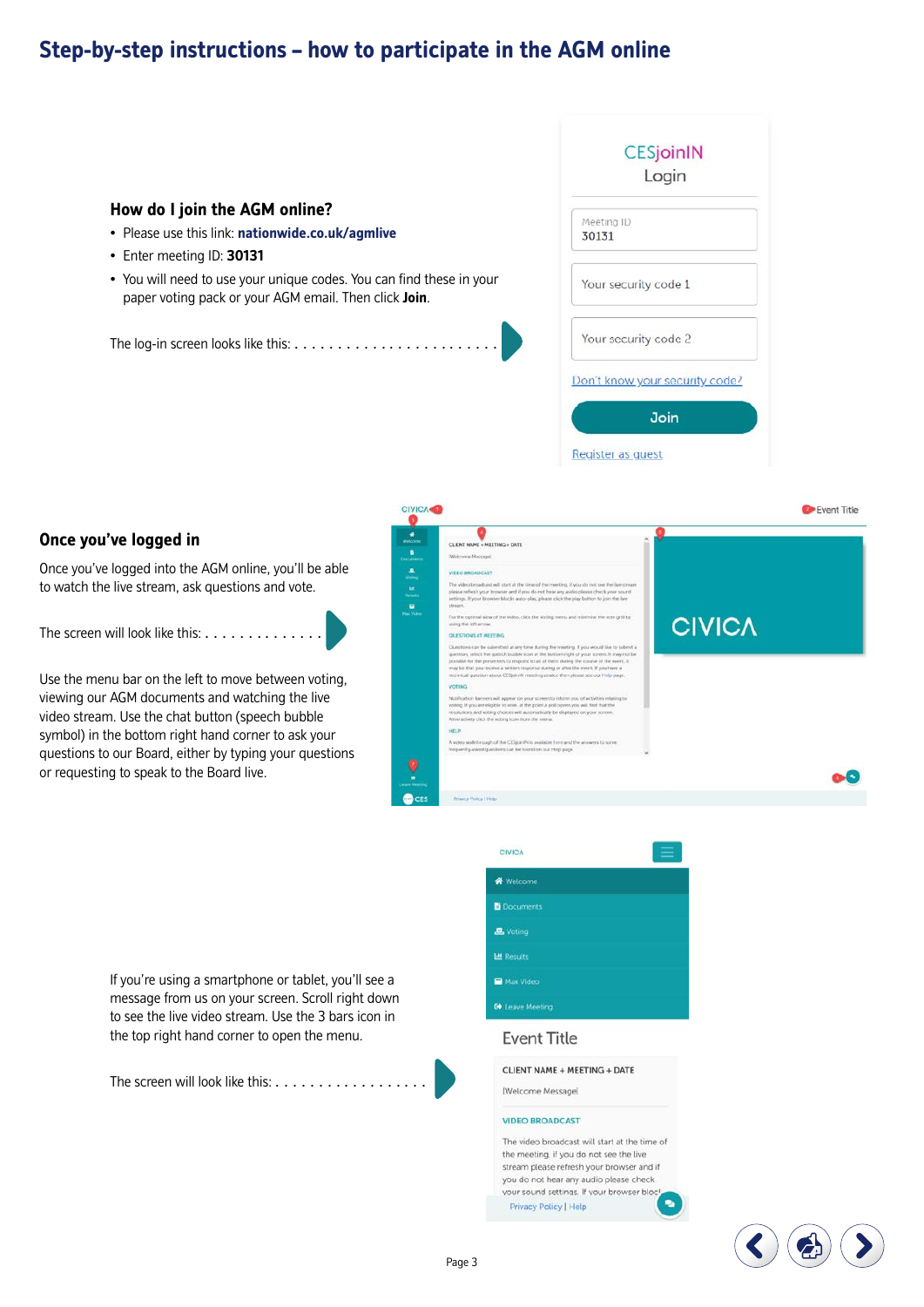#### **Watching the live stream**

If you're using a laptop or desktop computer, the live stream will always show, even if you're voting or viewing our AGM documents. If you want the live stream to play in a large video player, please click on **Max Video**.

#### **How do I ask a question?**

Use the chat button in the bottom right hand corner to ask your questions to our Board, either by typing your questions or requesting to speak to the Board live.

#### **To type your question**

Just type your question into the message box and click or tap the **send** (paper aeroplane) button. Questions will be sent to the Board in real time. They'll answer as many as they can, but they might not be able to answer every question.

#### **To request to speak live**

To request to speak so you can ask your question live to the Board, click the three dots at the top of the message chat window, then click **Request to Speak**.

Type your question into the message box and click or tap the **send** (paper aeroplane) button. One of our team will respond to you, and we will send you a link to join us by Skype. Our team will explain everything you'll need to know and will test that everything is working before you are seen and heard live in the meeting. The Board will answer as many questions as they can, but they might not be able to answer every question. The AGM will be recorded, so if you would like to speak live in the meeting, you'll be part of the recording which will be shared on our website.

Before you submit a request to speak live, please make sure you have checked the following are working on your device:

- your camera
- your microphone
- your audio.



### ∦ в Open Items 風 Voting<sup>2</sup> Voting on the following will remain open. An announcement will be made by the presenters before voting closes. 画 **Results** Voting Item 2 Hide A  $\blacksquare$ May Video Fo. **Abstai** Voting Item 3 Voting Item 4 Voting Item 5 Voting Item 6



#### **How do I vote?**

or desktop computer. . . . . . . . . . . . . . . . . Click **Voting** on the menu. The voting screen will look like this on a laptop

**CIVICA**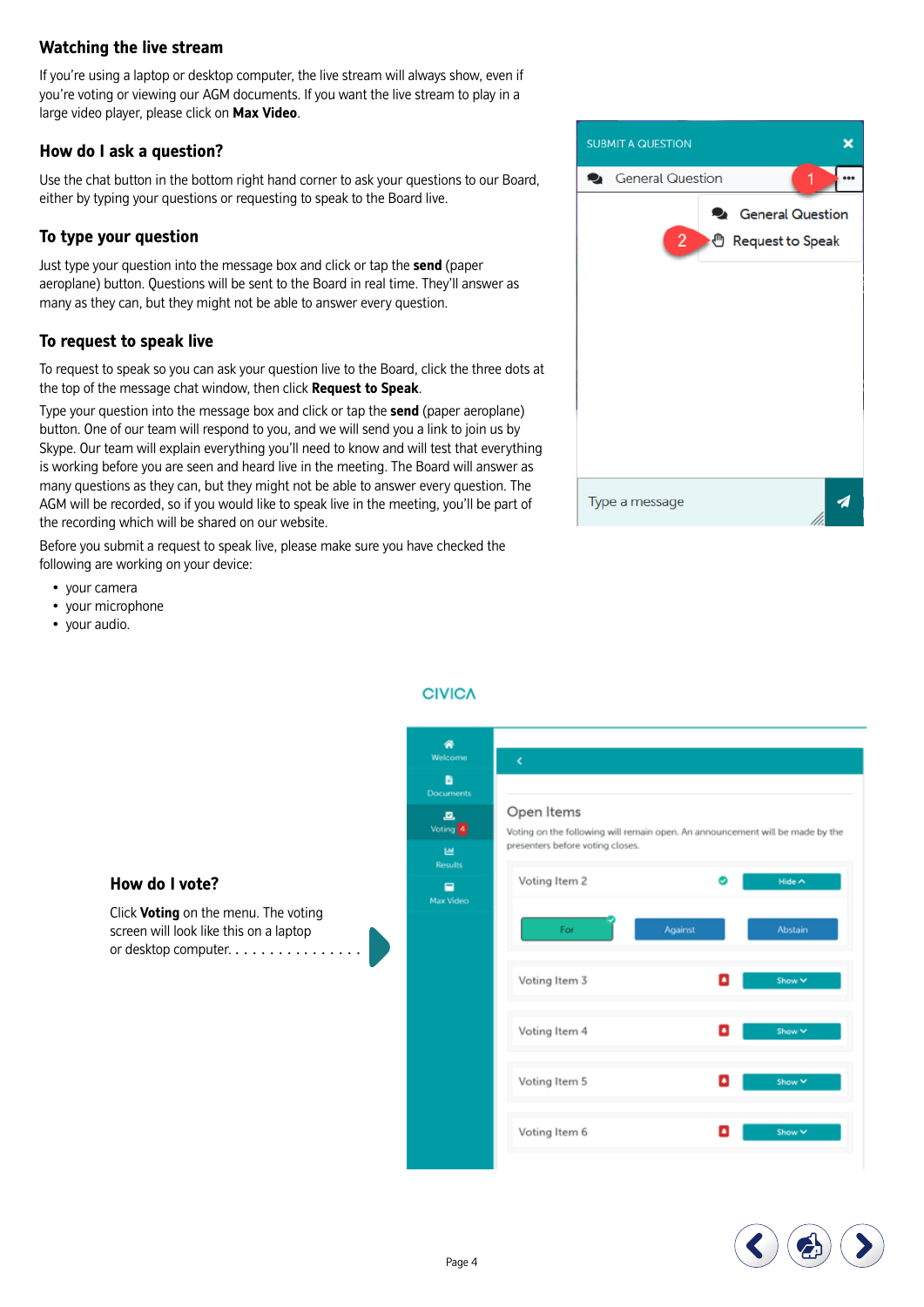The voting screen will look like this on a tablet or smartphone: . . . . . . . . . . . . . . . . . . . . . . . . . .

Click on **Show** to vote on each resolution.

Any resolutions you haven't yet voted on will have a red bell icon. Once you've clicked on your choice of For, Against or Withheld, your vote will be highlighted in green and a tick will appear. If you select the withheld button, your vote won't be counted as either for or against that resolution or candidate.

You can change your vote at any time until voting is closed, about 15 minutes after the poll is opened by the Chairman, just by clicking a different option. Your last instruction on any vote will be the one that's counted.

The Chairman will announce when voting closes.

#### **Event Title**

#### Open Items

Voting on the following will remain open. An announcement will be made by the presenters before voting closes.



#### **What if I've already voted?**

If you've already posted your voting form back to us, or you've already voted online, that's fine. When you log in on the day, you'll have the choice to keep your existing voting instructions, or to rescind them and recast your votes during the meeting.

If you **keep your existing votes**, then you will not be able to vote again during the meeting. The Voting tab will show you a message saying that you are not able to vote because you have instructed a proxy to vote on your behalf.

Or, if you **rescind your votes**, your previous votes will not be counted so it's very important to vote again during the meeting or we will not be able to count your original voting instructions.

When you log in, the screen will look like this:  $\dots\dots\dots\dots\dots\dots$ 

# **CESjoinIN**

**Hilling** 

We have already received your voting instructions. Would you like to rescind these instructions and vote during today's event or keep your existing instructions?

#### **KEEP EXISTING INSTRUCTIONS**

**RESCIND AND RECAST** 

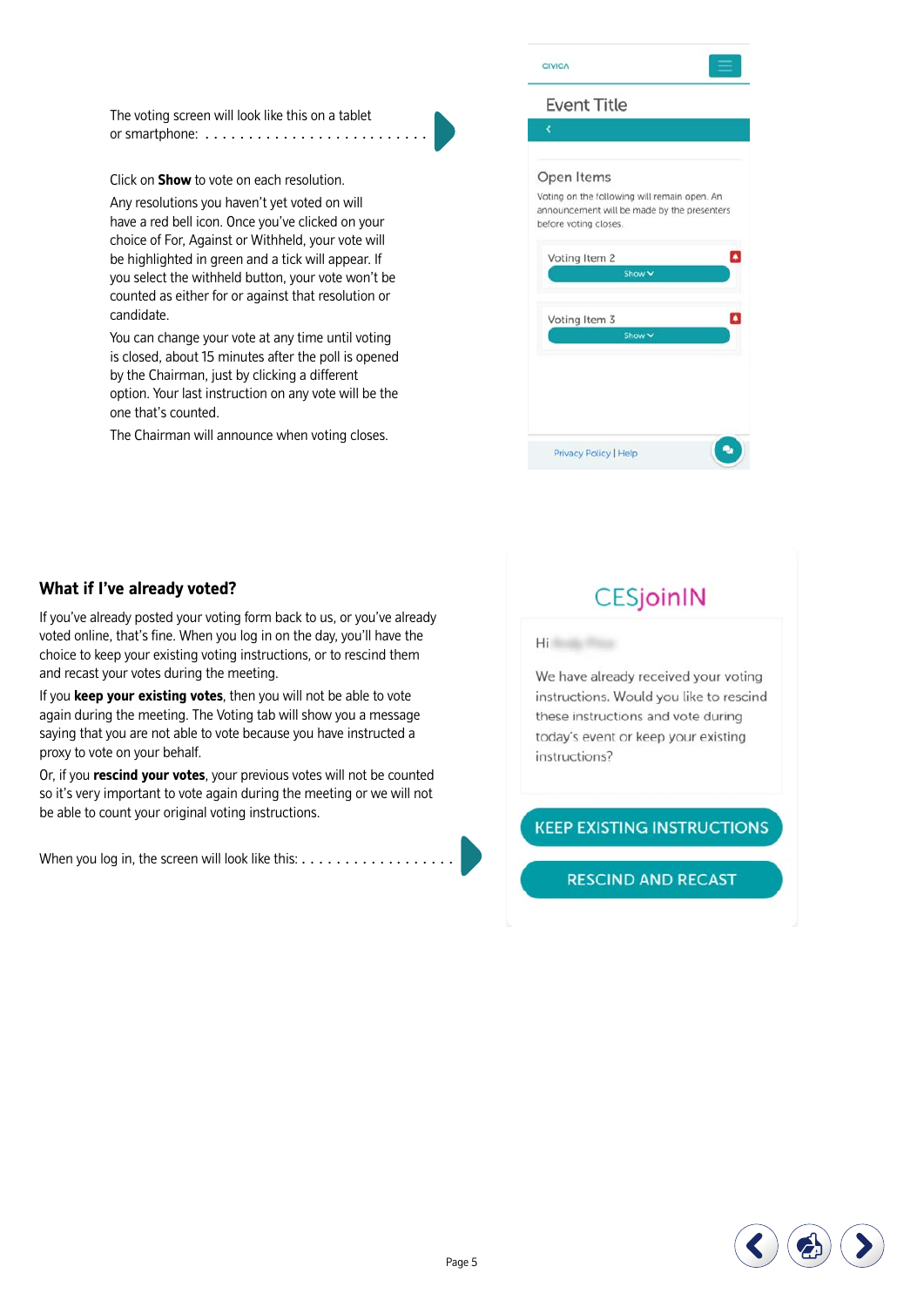#### **Proxy voting**

If you have appointed a representative other than the Chairman of the AGM to vote on your behalf, they can attend the AGM in person, or online.

If they are a Nationwide member, they can use their own unique codes to log into the AGM online, and they will be shown the option to vote on your behalf.

If they are not a Nationwide member, you'll need to give them your unique codes, which you'll find on your voting email or if you've received your AGM pack by post, the Chairman's letter.

If you are a Nationwide member, and you have been appointed to vote on behalf of a Nationwide member, you will see a **Proxy Poll Card** when you log into the AGM online.

"Proxy" means that you will be voting on behalf of someone else.

This will let you know how many members have appointed you to vote on their behalf. It will also show you the voting instructions those members have given you, or whether you have any discretionary votes on their behalf. You will need to agree / not agree to acting as a proxy before you can enter the AGM site.

| The poll card will look like this: $\ldots \ldots \ldots \ldots \ldots \ldots$ |  |
|--------------------------------------------------------------------------------|--|
|--------------------------------------------------------------------------------|--|

Proxy Poll Card you have been named as a proxy for 2 people A breakdown of how they wish you to cast votes on their behalf is below. For any discretion wites you will be able to cast the votes when the items/miestions are onen for voting If you are happy to act as proxy please tick 'l agree to act as a proxy'. If you do not wish to act as a proxy please tick 'I do not agree to act as a proxy' and then confirm your choice. For Abstain Discretionary Against **Resolution 4**  $\sqrt{2}$  $\overline{1}$  $\alpha$  $\overline{A}$ For Against Abstain Discretionary Resolution 5  $\theta$  $\overline{0}$  $\mathbf{1}$  $\mathbf{1}$ Against For Abstain Discretionary **Resolution 6**  $\overline{0}$  $\overline{1}$  $\overline{0}$  $\overline{1}$ I agree to act as a proxy I do not agree to act as a proxy

Submit

**CIVICA** 

When you go to the Voting screen, you will be able to cast your own vote, and any discretionary votes. If you have more than one discretionary vote, you will have to submit the same choice (For, Against, Withheld) for all discretionary votes you cast.

The voting screen will look like this:  $\dots \dots$